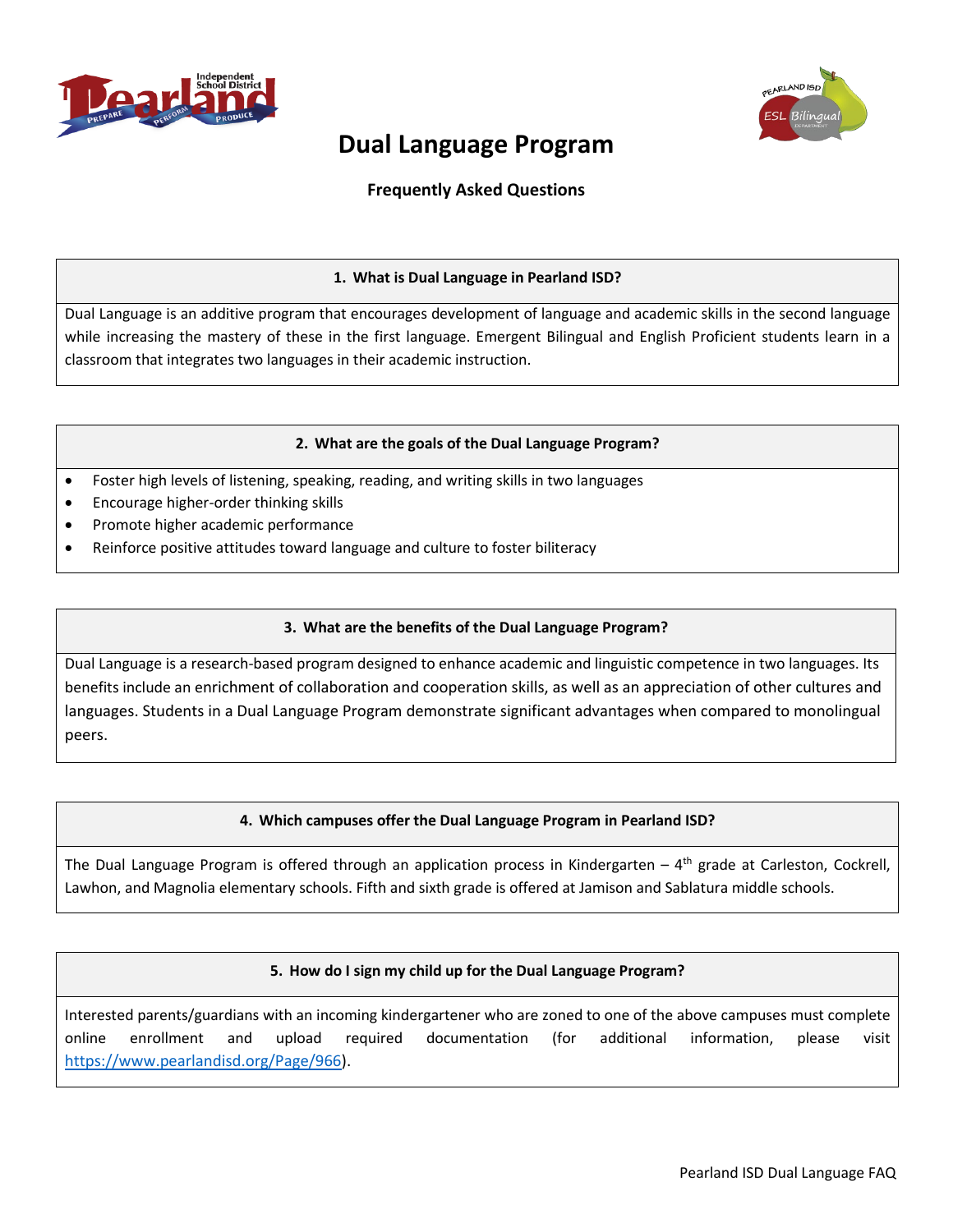#### **6. How many years does my child stay in the program?**

Students participate in the Dual Language Program in grades Kindergarten-6th.

#### **7. Will my child learn the same material as students in regular classes?**

Yes, the curriculum follows state guidelines (Texas Essential Knowledge and Skills). Instruction is delivered 50% in English and 50% in Spanish.

#### **8. What does my child earn after completion of the Dual Language program in 6th Grade?**

At the end of the school year, students in the 6<sup>th</sup> grade Dual Language program will receive the following:

- Pearland ISD local completion certificate
- Campus celebration/recognition
- Opportunity to earn Spanish I high school credit
- Opportunity to receive Texas Performance Acknowledgement, also known as a Seal of Biliteracy, upon high school graduation

## **9. What is offered to students in Junior High and High School after having completed the Dual Language program in 6th grade?**

Students entering Junior High School, who previously completed the K-6 Dual Language program, have the following opportunities:

- Earn Spanish II and III high school credit
- Take a Zero Period to accommodate scheduling needs for multiple electives (*availability based upon enrollment numbers*)
- Receive Texas Performance Acknowledgement, also known as a Seal of Biliteracy, upon high school graduation

Students entering High School, who previously completed the K-6 Dual Language program, have the following opportunities:

- Continue to take upper-level Spanish courses
- Receive Texas Performance Acknowledgement, also known as a Seal of Biliteracy, upon high school graduation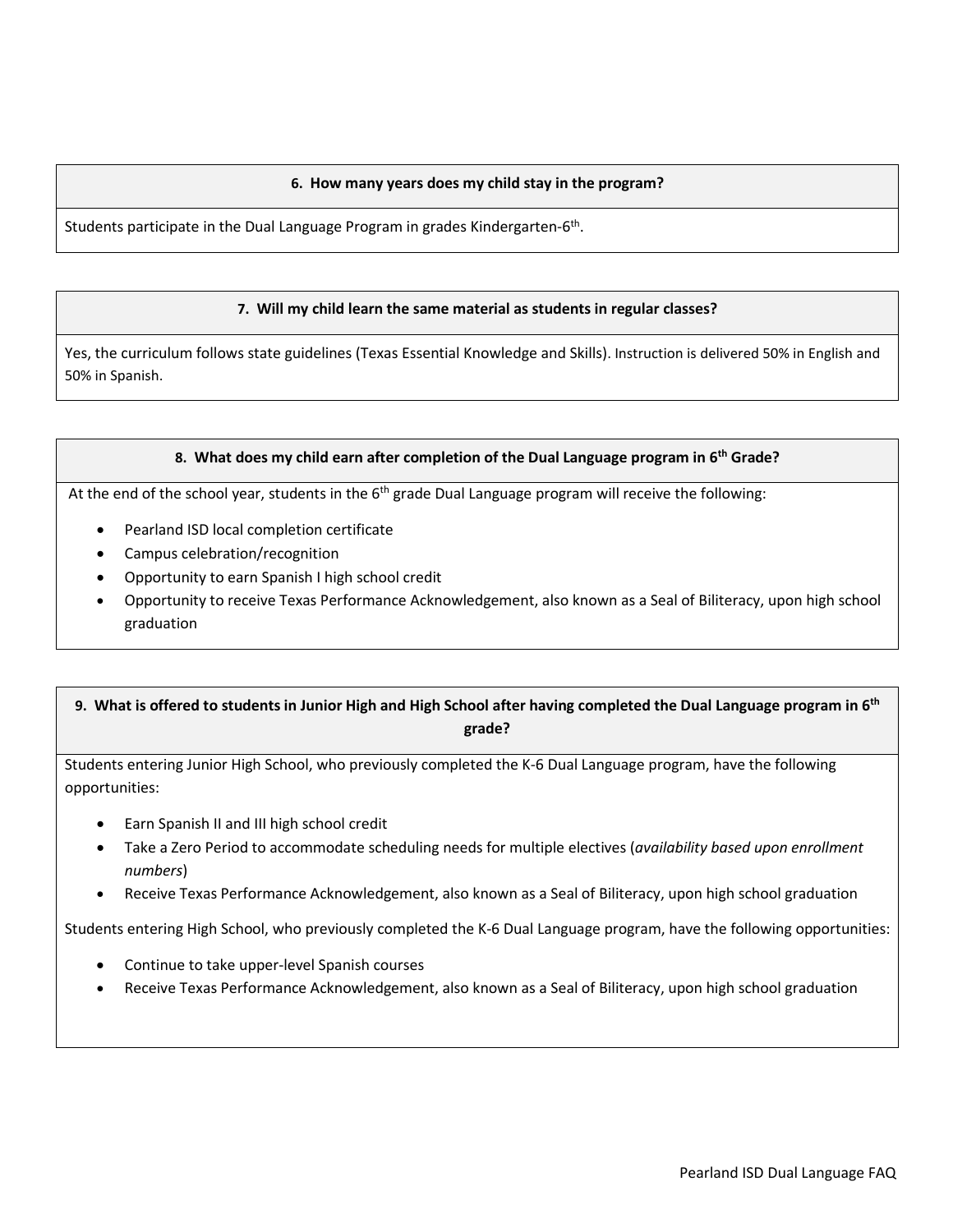# **10. How does my child earn a Texas Performance Acknowledgement, also known as Seal of Biliteracy, on their high school transcript?**

Along with completing the K-6 Dual Language Program, Texas offers a performance acknowledgement for bilingualism and biliteracy to students meeting criteria outlined in [Chapter 74.14 of the Texas Administrative Code.](https://tea.texas.gov/sites/default/files/ch074b.pdf)

The students must demonstrate proficiency in accordance with local district grading policy in two or more languages by:

- Completing all English Language Arts requirements and maintaining a minimum grade point average (GPA) of the equivalent of 80 on a scale of 100; and
- Satisfying one of the following:
	- $\circ$  Completion of a minimum of three high school credits in Spanish with a minimum grade point average (GPA) of the equivalent of 80 on a scale of 100
	- o Demonstrate proficiency in Texas Essential Knowledge and Skills (TEKS) for Level IV or higher in Spanish with a minimum grade point average (GPA) of the equivalent of 80 on a scale of 100
	- $\circ$  Completion of at least three credits in foundation subject area courses in a language other than English with a minimum GPA of 80 on a scale of 100
	- o Demonstrate proficiency in Spanish through a score of 3 or higher on a College Board Advanced Placement examination for Spanish

## **Additional Important Information:**

- Students in the graduating class of 2026 (current 8<sup>th</sup> graders), who have completed the Dual Language program in Pearland ISD, will receive the same recognition and opportunities as stated in question number 8.
- Students in the graduating class of 2027 (current  $7<sup>th</sup>$  graders), who have been participating in the Dual Language program in Pearland ISD, will continue in the program through their 8<sup>th</sup> grade school year. Once they complete 8<sup>th</sup> grade, they will receive the same recognition and opportunities as stated in question number 8.